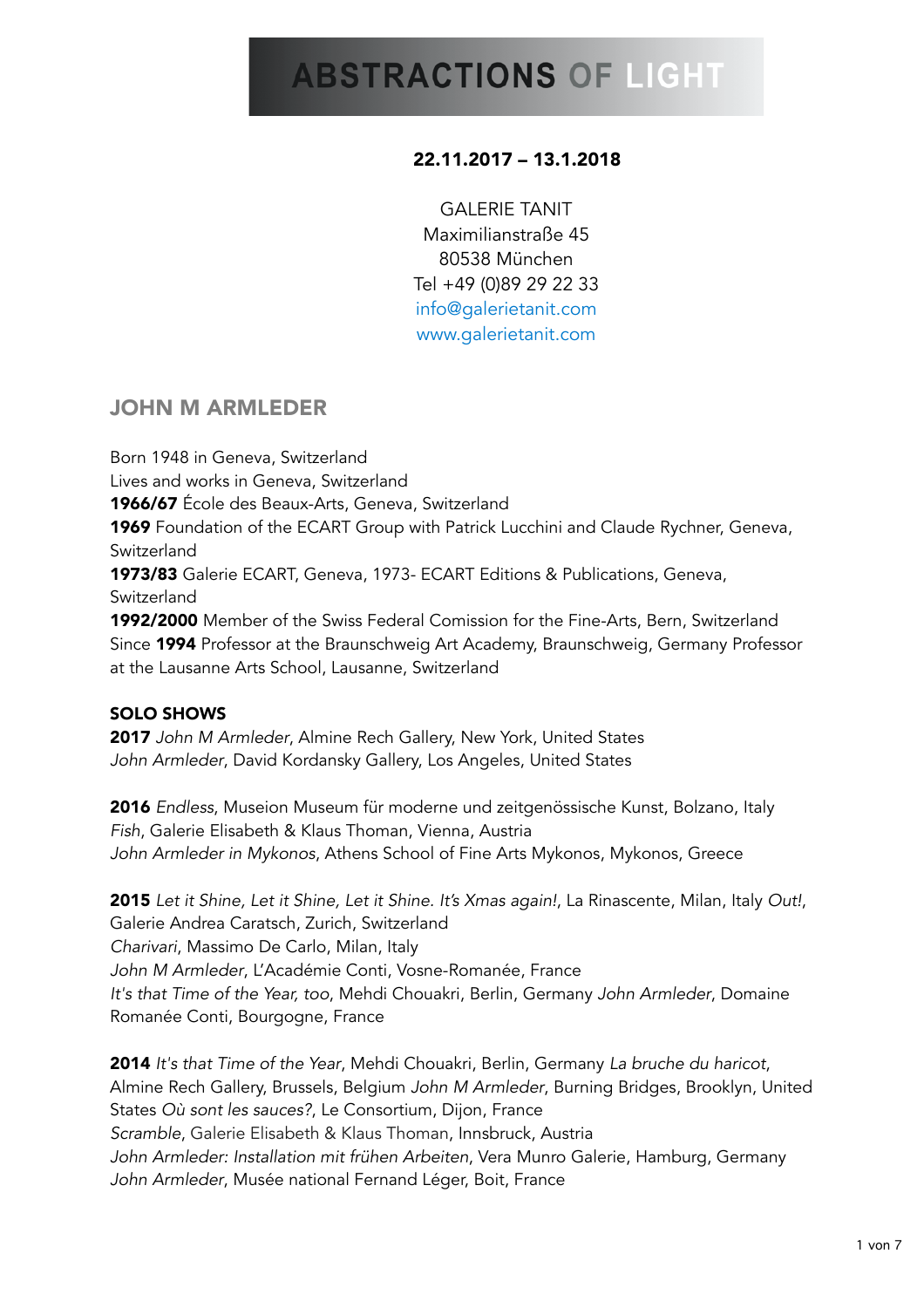*John M Armleder. Jean Carzou*, Galerie Richard, New York, United States; Galerie Richard, Paris France *John M Armleder: Ring Bell Twice*, Galerie l'elac, l'ECAL/Ecole cantonale d'art de Lausanne, Renens, Switzerland *Mr. I John M Armleder,* Graff Mourgue D'Algue Gallery, Geneva, Switzerland

2013 *Pantan, Galerie Andrea Caratsch, St. Moritz, Switzerland. John Armleder, Nahmad Contemporary, New York, USA. John M Armleder. XXV, Galerie Anselm Dreher, Berlin, Germany. Overload, Galerie Andrea Caratsch, Zürich, Switzerland. John Armleder. 2013, Carlson Gallery, London, UK. John Armleder. 1987-2012, Carlson Gallery, London, UK. Quicksand, Dairy Art Centre, London, UK. Ailleurs, Galerie Graff Mourgue D'Algue, Geneva, Switzerland.*  John M Armleder with Blair Thurman, Galerie Graff Mourgue D'Algue, Geneva, Switzerland. *John M Armleder with Blair Thurman, Philippe Decrauzat, Kaiser Kraft, Galerie Graff Mourgue D'Algue, Geneva, Switzerland* 

2012 *Fungus Emulsion,* Mehdi Chouakri, Berlin, Germany *John Armleder – Away*, Galerie Andrea Caratsch, St. Moritz, Switzerland *Volta*, St. Moritz Art Masters, Gym, School, St. Moritz, Switzerland *Selected Furniture Sculptures 1979-2012*, Swiss Institute of Contemporary Art, New York, United States *John M. Armleder – Décor*, Fondation Tuck, Chateau de Vert-Mont, Rueil-Malmaison, France

2011 *John M Armleder leuchtet ein*, Lokremise, St. Gallen, Switzerland *Francis Alys. John Armleder. Valérie Favre*, Galerie Peter Kilchmann, Zurich, Switzerland *John M Armleder – Away*, Peggy Guggenheim Collection, Venice, Italy *I'm late, I'm late, I'm running for a date*, Galerie Andrea Caratsch, Zurich, Switzerland *About nothing & early drawings*, 8 Rue Saint Bon, Paris, France *late*, Galerie Elisabeth & Klaus Thoman, Vienna, Austria *Carte Blanche à John M Armleder – All of the above*, Palais de Tokyo, Paris, France

2009 *Sunny-side up, over easy and soft boiled*, Galerie Elisabeth & Klaus Thomann, Innsbruck, Austria *Olivier Mossett. New Paintings*, Galerie Andrea Caratsch, Zurich, Switzerland

2008 *Kurfürstendamm*, Mehdi Chouakri, Berlin, Germany *AGAIN*, Galerie Andrea Caratsch. Zurich, Switzerland *Paint Happens*, Galerie Andrea Caratsch, Zurich, Switzerland *John Armleder : Jaques Garcia*, Centre Culturel Suisse, Paris, France *Scrambled and Poached*, Simon Lee Gallery, London, United Kingdom \* Château des Adhémar, Centre d'art contemporain Montélimar; Caserne Saint Martin, Montélimar, France Sarah Cottier Gallery, Sydney, Australia Institute of Modern Art, Brisbane, Australia \* Queensland Art Gallery, Brisbane, Australia Laboratorio Lugano, Lugano, Italy *Just Next* John Armleder - Gerwald Rockenschaub, Galerie Vera Munro, Hamburg, Germany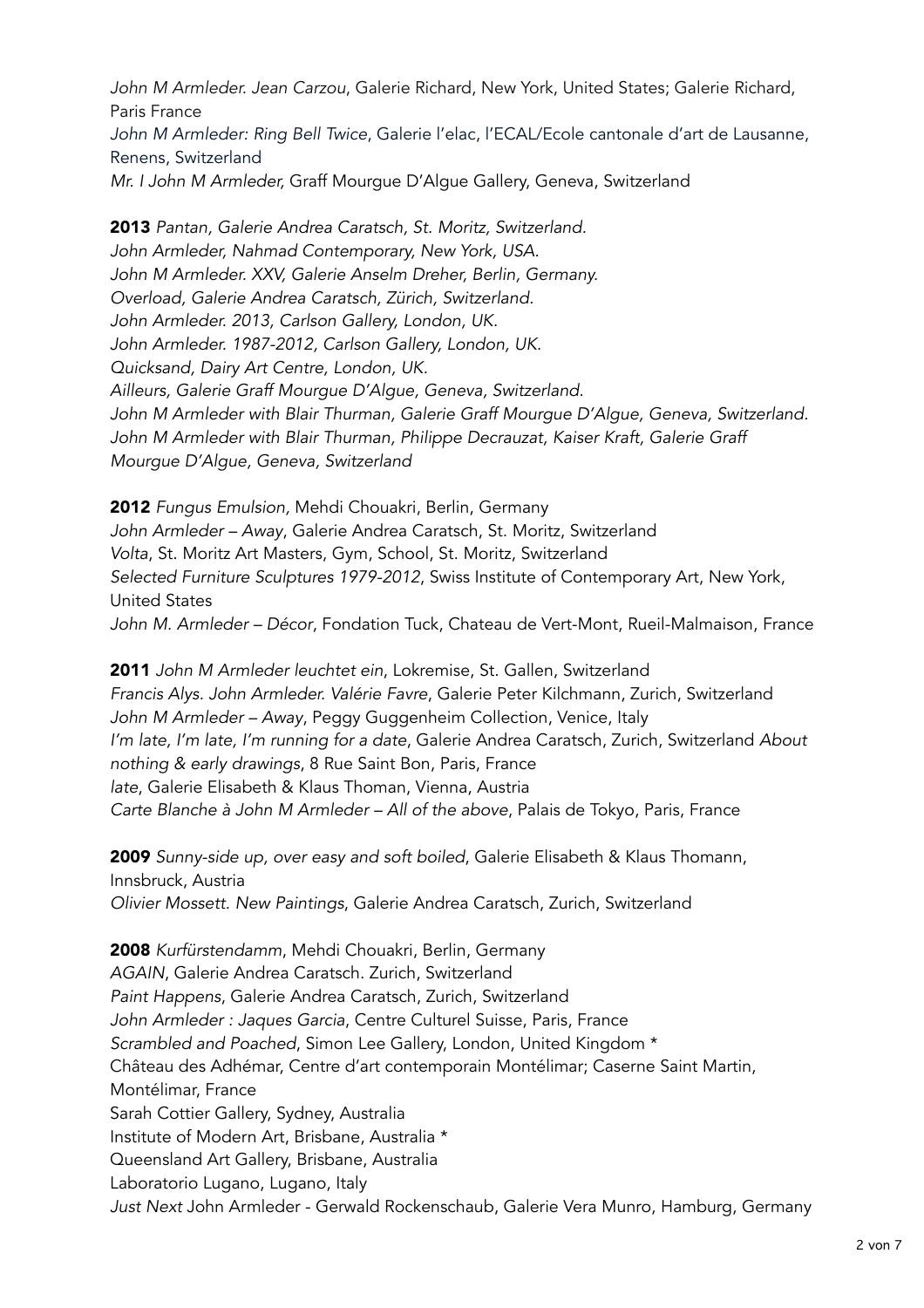2007 *Too Much is not Enough*, Rose Art Museum of Brandeis University, Boston, United States \* *Plan Sideral*, galerie ColletPark, Paris, France *About Nothing, Works on Paper 1962 – 2007*, South London Gallery, London, United Kingdom *John Armleder*, Villa Arson, Nice, France *I am Ok, You are OK*, Mongin Gallery, Seoul, South Corea \* *Pourtant, elle tourne !*, Anselm Dreher Galerie, Berlin, Germany

2006 *123456789101112131415161718192021222324252627282930313233343536*, Y8 International Sivananda Yoga Center, Hamburg, Germany Kunstverein Hannover, Hannover, Germany \* *About Nothing, Works on Paper 1964-2004*, ICA Institute of Contemporary Art, Philadelphia, United States \* Tate Liverpool, Liverpoo, United Kingdom *Encore*, Musée des Beaux-Arts, Rennes; Galeries du Cloître, Rennes; Galerie Art & Essai, Rennes, France \* *FRNTR SCLPRS*, Mehdi Chouakri, Berlin, Germany *About Nothing. Works on Paper 1964-2004*, Institute of Contemporary Art, University of Pennsylvania, United States *Amor vacui, horror vacui, 1968-2006*, MAMCO Musée d'art moderne et contemporain, Geneva, Switzerland\* *Too Much is not Enough*, Kunstverein Hannover, Hannover, Germany \* Match, John M Armleder & Claus Jensen, Kunstmuseum Esjberg, Esjberg, Denmark \*

2005 *Everything*, Caratsch & de Pury, Zurich, Switzerland Galleria Massimo de Carlo, Milan, Italy Anything, Galerie Anselm Dreher, Berlin, Germany *John M Armleder*, Art & Design St-Saphorn, Lavaux, Switzerland Le Spot, Le Havre, France

2004 *Super Nova*, Edition Copenhagen, Copenhagen, Denmark \* Incognito, Paris, France Kunstverein Ruhr, Essen, Germany Kunstraum HBK, Braunschweig, Germany Jochum + Tissi, Berlin, Germany Works on Paper, Kunsthalle Zürich, Zurich, Switzerland / travelling\* Ace Gallery, New York, United Stated Rocket Gallery, London, United Kingdom 360 ° Gallery, Tokyo, Japan *Instant Replay,* Galerie der Hochschule Braunschweig, Braunschweig, Germany *Nothing*, Mehdi Chouakri, Berlin, Germany *Voltes IV*, Galleria d'Arte Moderna e Contemporanea, Bergamo, Italy

2003 Art of this Century, New York, United States *Ion*, Galerie Vera Munro, Hamburg, Germany De Pury & Luxemburg, Zurich, Switzerland Erik Linard Editons Galerie, Le Val des Nymphes, La Garde Adhémar, France Galería Javier López, Madrid, Spain

2002 Museo de Chidao, Lisbon, Portugal\* Galleria Massimo de Carlo, Milan, Italy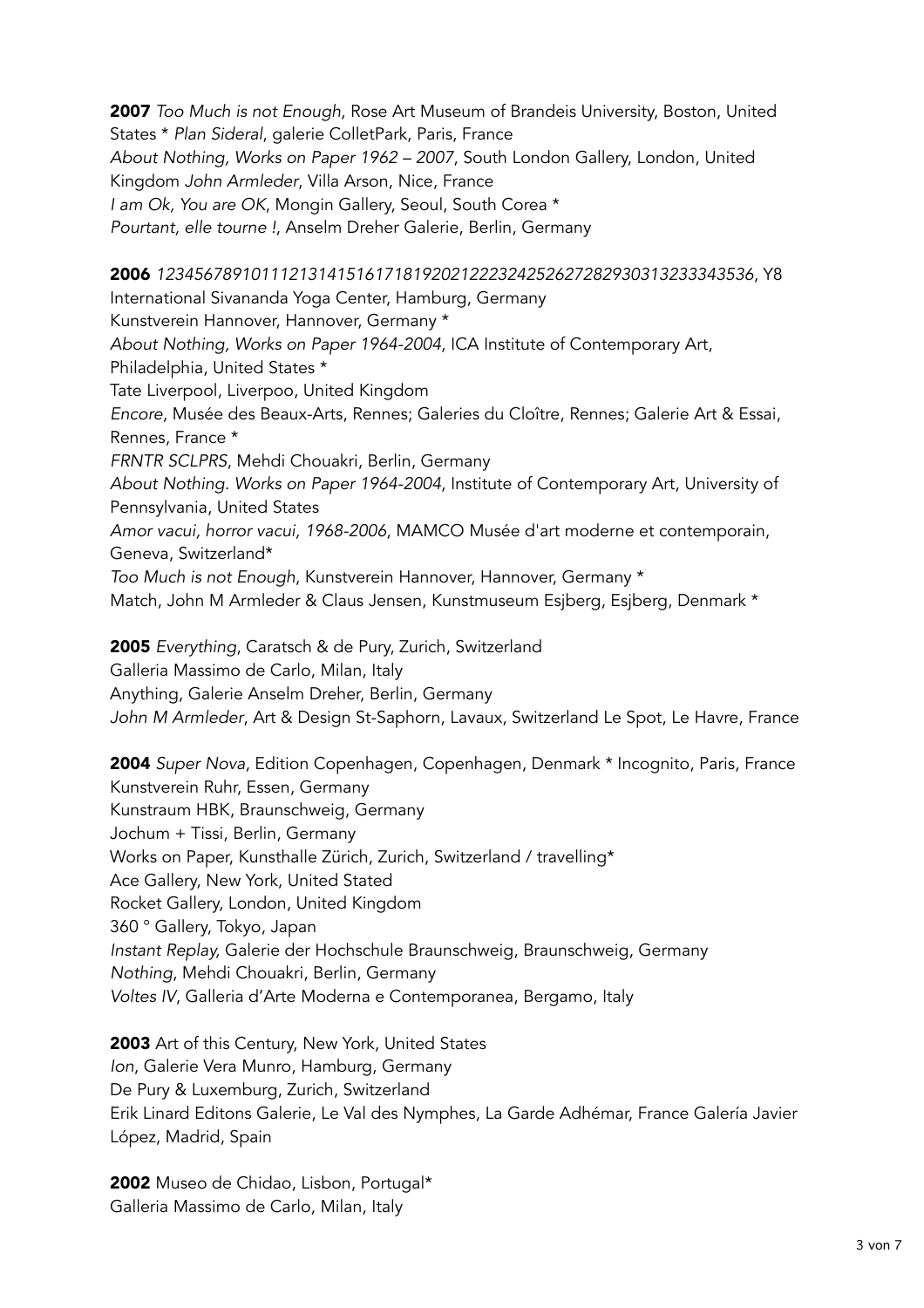*John Armleders painting show*, Galerie Susanna Kulli, St. Gallen. Switzerland Nächst St. Stephan Rosemarie Schwarzwälder, Vienna, Austria Galerie Art & Public, Geneva, Switzerland Galerie Erna Hécey, Luxembourg, Luxembourg Galerie Vera Munro, Hamburg, Germany Galerie Sollertis, Toulouse, France *Seven, New wallpaintings*, De Pury & Luxembourg, Zurich, Switzerland\* *No Pain, Just Gain*, chouakri brahms berlin, Berlin, Germany *Waugh! Waugh! Waugh! Waugh!*, Galerie Edition Mäder, Basel, Switzerland 360° Gallery, Tokyo, japan *Recent Works*, Galleri Specta, Copenhagen, Denmark

2001 *Disco* (with Alicia Larocha), Design Lab, Miami, United Stated\* Galerie Trabant, Vienna, Austria \* (with Gerold Miller) *Peinture Murale,* Le Magasin, Grenoble, Switzerland \* *Enter at your own Risk II*, Kunstraum Innsbruck, Austria\* Sarah Cottier Gallery, Sydney, Australia 360° Gallery, Tokyo, Japan Galerie Catherine Issert, Saint Paul de Vence, France *Modulor 105624-0*, Galerie Anselm Dreher, Berlin, Germany Galerie 20.21, Essen, Germany

2000 Galerie Kees van Gelder, Amsterdam, The Netherlands *Projects 72*, MOMA Museum of Modern Art, New York, United States\* Chateau de Fraissé, Fraissé des Corbières, France *Sylvie Fleury, John Armleder*, Kunstmuseum St. Gallen, Switzerland\* *Enter At Your Own Risk I*, Mehdi Couakri, Berlin, Germany

1999 *Oeuvres 1967/1997*, Brownstone, Corréard & Cie, Paris, France *at any speed*, Holderbank, Switzerland\* Ace Gallery, Los Angeles, United States Artspace, Auckland, New Zealand *Don't Do it*, Galerie Anselm Dreher, Berlin, Germany *Mondo Tiki*, Galerie Tanit, Munich Atrium UBS, Geneva, Switzerland Ace Gallery, New York, United States

1998 *Peintures Murales 1967-1998*, Casino Luxembourg, Forum d'Art Contemporain, Luxembourg, Luxembourg \* *Rewind Fast Forward – at any speed*, Mehdi Chouakri, Berlin, Germany *Arbeiten auf Papier 1967-1995*, Galerie Susanna Kulli, St. Gallen, Switzerland Galleria Massimo de Carlo, Milan, Italy Galerie Erna Hécey, Luxembourg, Luxembourg *at any speed*, Kunsthalle Baden-Baden, Baden-Baden, Germany\* *Global Domes*, Ace Gallery, Los Angeles, United States 1997 *Peintures Murales 1967-1997*, La Box, Bourges, France\* *Peintures Murales 1967-1997*, Le Parvis, Centre d'Art Contemporain, Ibos, France \* *Perspex* 

*Sculptures*, Galerie Gilbert Brownstone, Paris, France

1996 Villa Carlotta, Fondation Ratti, Tremezzo, Italy\* *Wall painting*, Art & Public, Geneva, Switzerland Galerie Tanit, Munich, Germany Galerie Sollertis, Toulouse, France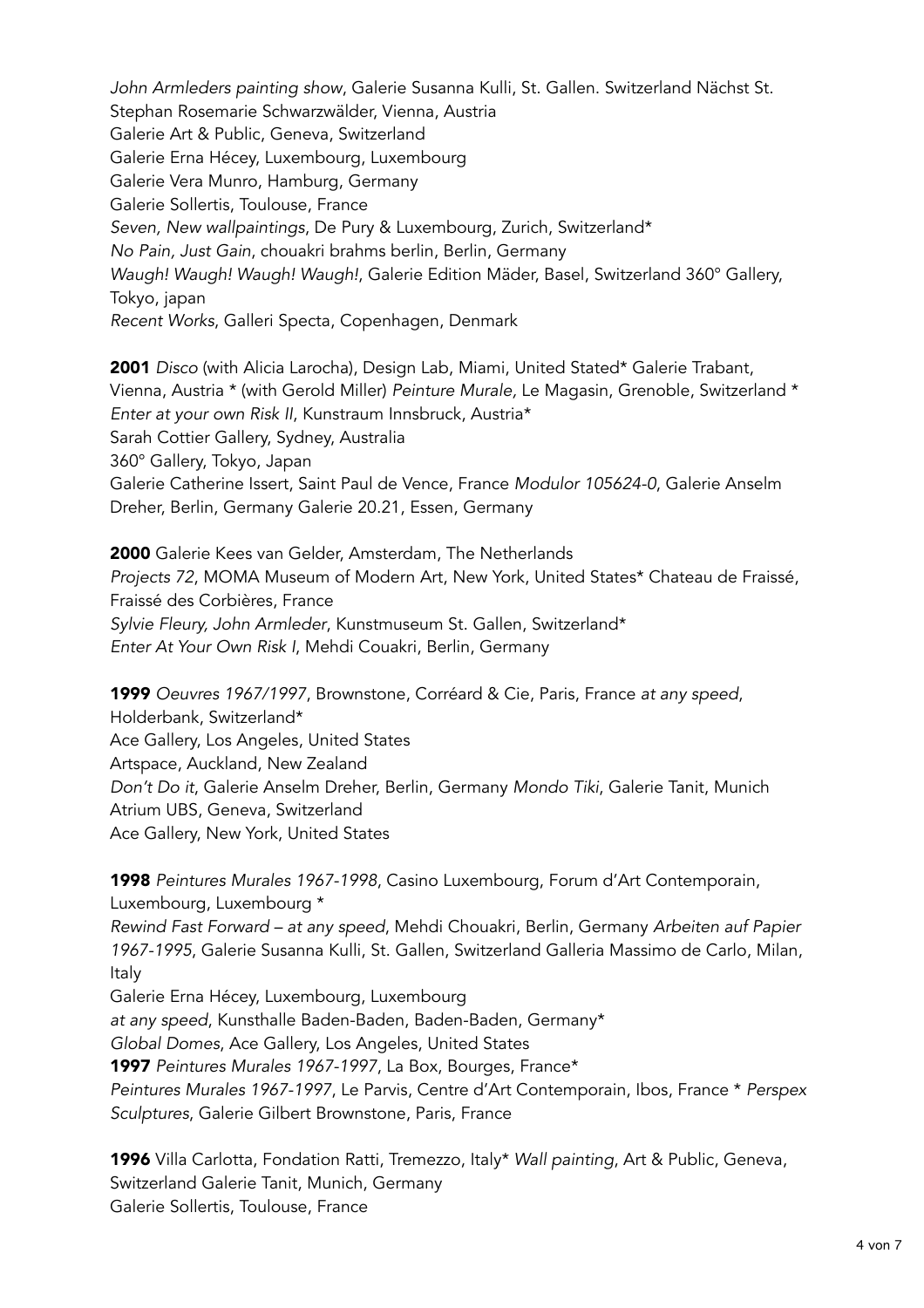Galleria 1991 Joao Graça, Lisbon, Portugal Art & Public, Geneva, Switzerland ECAL École Cantonale d'art de Lausanne, Lausanne, Switzerland Galerie Susanna Kulli, St. Gallen, Switzerland *Territorio Italiano*, Piacenza, Italy Gallery 360°, Tokyo, Japan Galerie Claes Nordenhake, Stockholm, Sweden

1995 Galleria Massimo de Carlo, Milan, Italy Air de Paris – Jean François Dumont, Paris, France Maison de Jeunes, Neuchâtel, Switzerland *L'Oeuvre multiplié*, Cabinet des Estampes, Geneva, Switzerland \* Galerie Sfeier-Semler, Kiel, Germany La Maison, Douai, France Schloss Wolfsberg, Ermatingen, Switzerland

1994 Galerie Art & Public, Geneva, Switzerland Centre d'Art Contemporain Le Capitou, Fréjus, France\* Galerie Sollertis, Toulouse, France Abbaye de Saint-André, Meymac, France *Les Assiettes*, Daniel Baumann & CPLY, Thônex, Switzerland \* Coop Gallery, Sydney, Australia

1993 *Travaux sur Papier 1966-1993*, Galerie Marika Malacorda, Geneva, Switzerland\* Galerie Gilbert Brownstone, Paris, France Wiener Secession, Vienna, Austria Villa Arson, CNAC Centre National d'Art Contemporain, Nice, France Daniel Newburg Gallery, New York, United States Galerie Catherine Issert, Saint Paul de Vence, France Galerie Vera Munro, Hamburg, Germany

1992 Galerie Sollertis, Toulouse, France

Centre Genevois de Gravure Contemporaine, Geneva, Switzerland Centre Culturel de Dax, Ville de Dax, France

*Four Paintings 1989-1992*, Centraal Museum, Utrecht, The Netherlands\* *Works on Paper 1966-1992*, Centraal Museum, Utrecht, The Netherlands Galleria Massimo de Carlo, Milan, Italy

1991 Paolo Vitolo Arte Contemporanea, Rome, Italy\* Galerie Porte-Avion, Marseille, France Galerie Marika Malacorda, Geneva, Switzerland Castello di Rivara, Rivara-Torino, Italy \* Tda Tresor d'Art Gallery, Gstaad, Switzerland

John Gibson Gallery, New York, United States Daniel Newburg Gallery, New York, United States Galerie Van Gelder, Amsterdam, The Netherlands Aoyama Gallery, Morita, Japan (with Olivier Mosset)

1990 Louis Ferdinand Centre d'Art Contemporain, Châteauroux, France Galerie Sollertis, Toulouse, France

Galerie Tanit, Cologne, Germany \*

Galerie Daniel Buchholz, Cologne, Germany \*

Galerie Georges Dezeuze, Montpellier, France Galerie Vera Munro, Hamburg, Germany Galerie Catherine Issert, Saint Paul de Vence, France Galerie Toni Gerber, Bern, Switzerland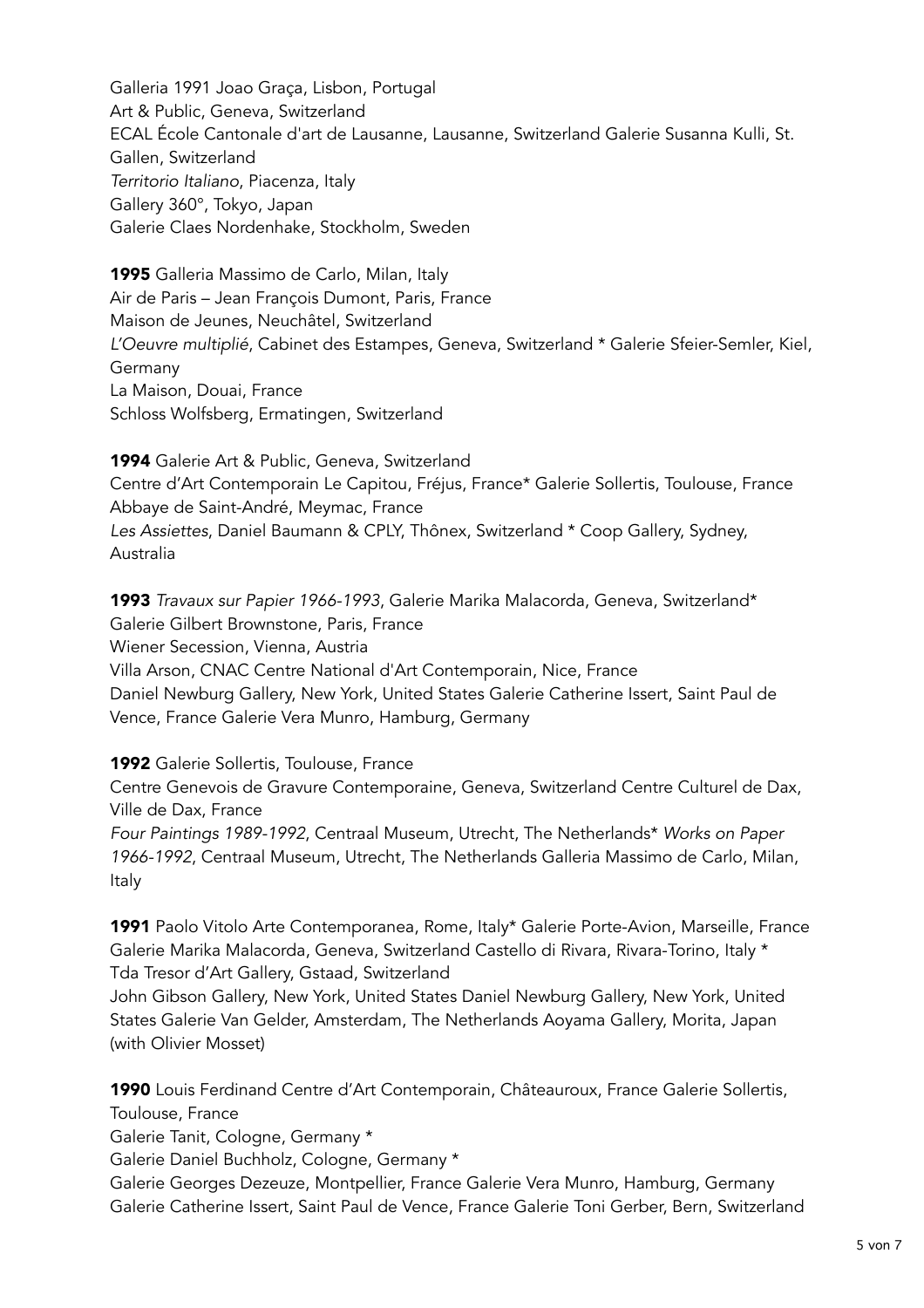Galerie Jean-François Dumont, Bordeaux, France Galerie Susanna Kulli, St. Gallen, Switzerland *Furniture-Sculpture 1980-1990*, Musée Rath, Geneva, Switzerland \*

1989 Galleria Massimo de Carlo, Milan, Italy *Painting & Sculpture*, John Gibson Gallery, New York, United States Le Consortium, Dijon, France Galerie Marika Malacorda, Geneva, Switzerland

1988 Galerie Tanit, Munich, Germany *Works on Paper 1966-88*, Daniel Newburg Gallery, New York, United States *Peintures, Furniture-Sculptures*, Galerie des Beaux-Arts, École des Beaux-Arts, Nantes, France Grammo Fine-Arts, Antwerp, Belgium Galerie van Gelder, Amsterdam, The Netherlands Stichting Nieuwe Muziek, Middelburg, The Netherlands \* Galerie Anselm Dreher, Cologne, Germany John Gibson Gallery, New York, United States *Quarante Cercles et Puzzle*,Salon Brunschwick, Galerie Malacorda, Le Richemond, Geneva, **Switzerland** Hoffmann-Bormatin Gallery, Los Angeles, United States Galerie Catherine Issert, Saint-Paul-de-Vence, France (with Olivier Mosset)

1987 Piero Cavellini, Milan, Italy Galerie Vera Munro, Hamburg, Germany Galerie Daniel Buchholz, Cologne, Germany Galerie Nächst St. Stephan, Vienna, Austria *Peinture & Furniture-Sculpture*, Galerie Jean-François Dumont, Bordeaux, France *John M. Armleder*, Kunstmuseum Winterthur, Winterthur, Switzerland \* L'Arc Musée d'Art Moderne de la Ville de Paris, Paris, France \* Kunstverein für die Rheinlande und Westfalen, Düsseldorf, Germany \* Nationalgalerie Berlin, Berlin, Germany \* *Furniture Sculpture*, John Gibson Gallery, New York, United States *Paintings*, Pat Hearn Gallery, New York, United States Musée de Peinture et de Sculpture, Grenoble, Switzerland \* *Arbeiten auf Papier 1967 bis 1987*, Galerie Susanan Kulli, St. Gallen, Switzerland *Furniture-Sculptures & Paintings*, Galerie Leger, Malmö, Sweden Galerie Joost Declercq, Ghent, Belgium Galerie Marika Malacorda, Geneva, Switzerland (Avec Alberto Garrutti); Artra, Milan, Italy \*

1986 *Neue Arbeiten*, Galerie Susanna Kulli, St. Gallen, Switzerland École Nationale d'Art Décoratif, Limoges, France *Dessins préparatoires et travaux récents*, Galerie Rivolta, Lausanne, Switzerland *Furniture-Scultpure*, John Gibson Gallery, New York, United States Galerie Tanit, Munich, Germany *John Armleder*, 42. Biennale di Venezia, Pavillon Suisse, Venice, Italy \* Galerie Catherine Issert, St. Paul de Vence, France Galerie Toni Gerber, Bern, Switzerland Galerie Bama, Paris, France